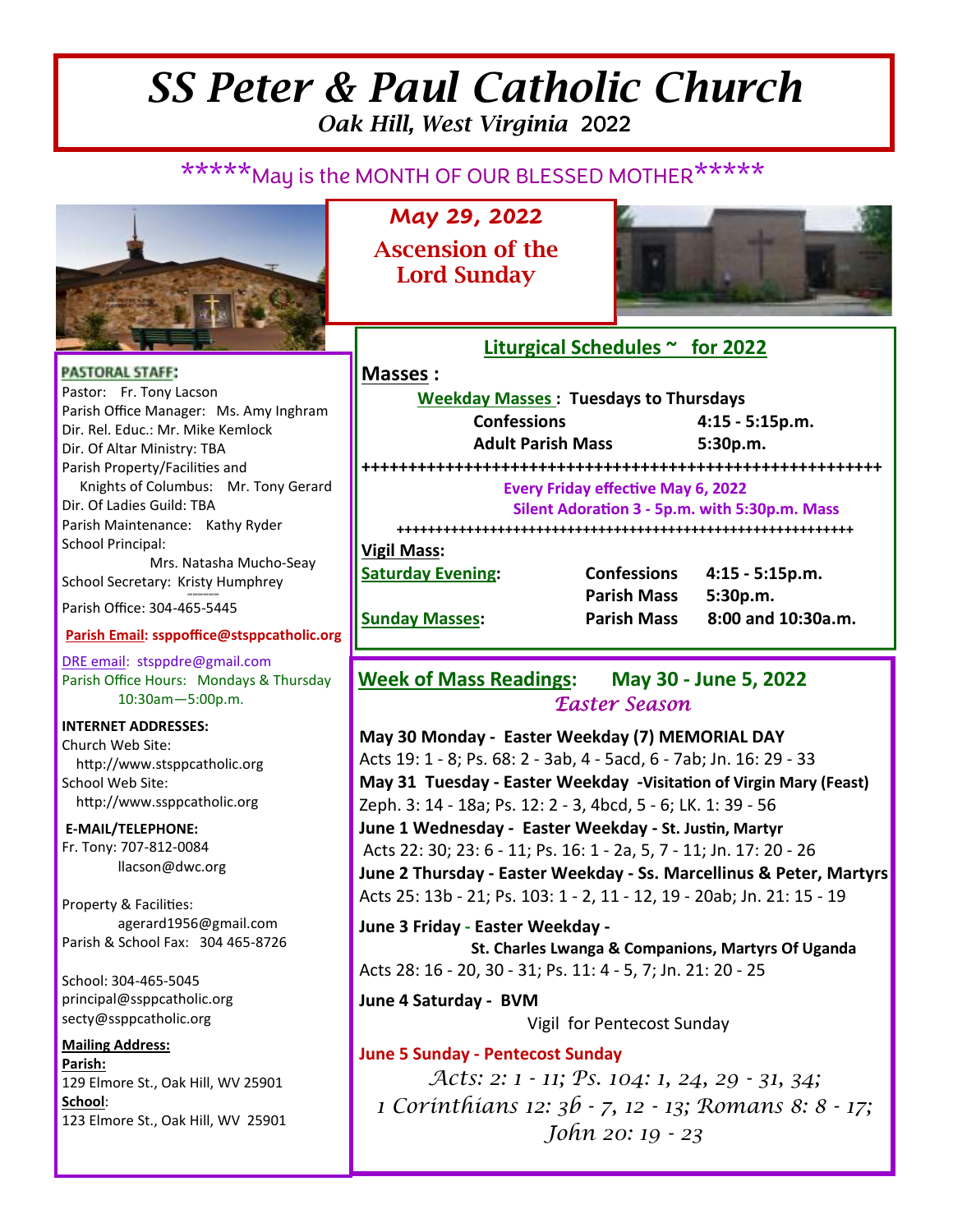## **This Week's Mass Intentions**

| Sat. May 28<br>5:30p.m.                                                                                                                                                                                                        | <b>Vigil</b><br>†Trish Blake by,<br>Terry & Sally Shay                      |  |  |
|--------------------------------------------------------------------------------------------------------------------------------------------------------------------------------------------------------------------------------|-----------------------------------------------------------------------------|--|--|
| Sun. May 29 Ascension of the Lord Sunday<br>8:00a.m.<br>For All Parishioners                                                                                                                                                   |                                                                             |  |  |
| 10:30a.m.                                                                                                                                                                                                                      | †Louise Humphrey by,<br>Fred & Carol Stella                                 |  |  |
| Tue. May 31<br>5:30p.m.                                                                                                                                                                                                        | †Bonnie Sue Gillespie by,<br>O'Neal Family                                  |  |  |
| Wed. Jun. 1<br>5:30p.m.                                                                                                                                                                                                        | †Elsie & Todd Sodder by,<br>Morgan & Kathy Bracken                          |  |  |
| Thu. Jun. 2<br>5:30p.m.                                                                                                                                                                                                        | †Vicki Caldwell by Family                                                   |  |  |
| Fri. Jun. 3<br>5:30p.m.                                                                                                                                                                                                        | <b>First Friday</b><br>†Bill Craddock by Parish Friends                     |  |  |
| Sat. Jun. 4<br>5:30p.m.                                                                                                                                                                                                        | <b>Vigil</b><br>†Joe & Elizabeth Kokoski by,<br><b>Rosemary Roberts</b>     |  |  |
| Sun. Jun. 5<br>8:00a.m.                                                                                                                                                                                                        | <b>Pentecost Sunday</b><br>†Patricia Klingler by,<br>her daughter Elizabeth |  |  |
| 10:30a.m.                                                                                                                                                                                                                      | For All Parishioners                                                        |  |  |
|                                                                                                                                                                                                                                |                                                                             |  |  |
| <b>Sacraments:</b><br>Annointing of Sick/Last Rites & visiting of the<br>sick/homebound - please notify Fr. Tony at (707-812-<br>0084).<br>Baptism:<br>After proper Instructions - contact Fr. Tony to make ar-<br>rangements. |                                                                             |  |  |
| Marriage: After proper instructions, Pre-Cana seminars,<br>contact Fr. Tony 6 months in advance before date of<br>marriage.                                                                                                    |                                                                             |  |  |

### **SCHOOL NEWS... Position Available**

Sts. Peter & Paul School is looking for an elementary teacher for the 2022-2023 school year. Candidate should have a bachelor's degree, preferably in education. Applicant needs to be able to create lesson plans& implement l curriculum that aligns with state standards, have a passion for teaching, and support students in their academics. Qualified applicants should have a teaching certificate I or be willing to pursue certification. If interested: contact **Principal Natasha Seay at school (304-465-5045) for** more information.

Now Streaming our 10:30a.m. Mass service on our Facebook Page! Look for



### **A Family Perspective by Bud Ozar Ascension Sunday**

Jesus tells us today, "you are my witnesses" and guarantees the "promise of the Father" to "clothe us with the power to accomplish this mission. It is not worldly power which dominates and manipulates. It is the power of the Kingdom of God to live in peace, forgiveness, compassion, service to others, love of enemies and care for the poor and defenseless.

**Last Weeks Attendance and Giving** (May 21/22, 2022) Attendance Regular Collection Combined Masses  **Wkly Offering \$2,823.00 School \$60.00 5:30p.m.** 61 Votives \$20.00 **Mass Stipend** \$80.00 **8:00a.m. 31 Parish Maint. \$0.00 Easter Flwrs \$0.00 10:30a.m. 81 Online \$590.00 Cemetery Maint. \$0.00 Food Pantry \$0.00** 

#### **.∞∞∞∞∞∞∞∞∞∞∞∞∞∞∞∞∞∞∞∞∞∞∞∞∞∞∞∞∞∞∞∞∞∞ Give Love, Live Love Campaign as of May 23, 2022**

| Total Given End of 2021/2022                |          | \$100,000.00 |
|---------------------------------------------|----------|--------------|
| <b>Account Expenses:</b>                    |          |              |
| <b>Payment for School Playground</b>        |          | \$16,200.00  |
| <b>Initial Pymt to School</b>               |          | \$5,147.04   |
| <b>School Scholarships</b>                  |          | \$2,250.00   |
| <b>School/Parish Bonuses</b>                |          | \$6,300.00   |
| <b>Philippines Recovery</b>                 |          | \$500.00     |
| <b>Ryder Funeral Assistance</b>             |          | \$500.00     |
| <b>Total after expenses</b>                 |          | \$69,102.96  |
| Deposits Made over period of month+         |          | \$14,540.10  |
| Interest Earned (12/2020-3/2022)+           |          | \$172.63     |
| <b>NEW ACCOUNT BALANCE</b>                  | $\equiv$ | \$83,815.69  |
| <b>New Deposit 2022/23 -</b>                | \$600.00 |              |
| <b>May 2022</b>                             | \$130.00 |              |
| <b>Interest Earned</b>                      | \$13.35  |              |
| Grand Total as of May 16, 2022= \$84,559.04 |          |              |

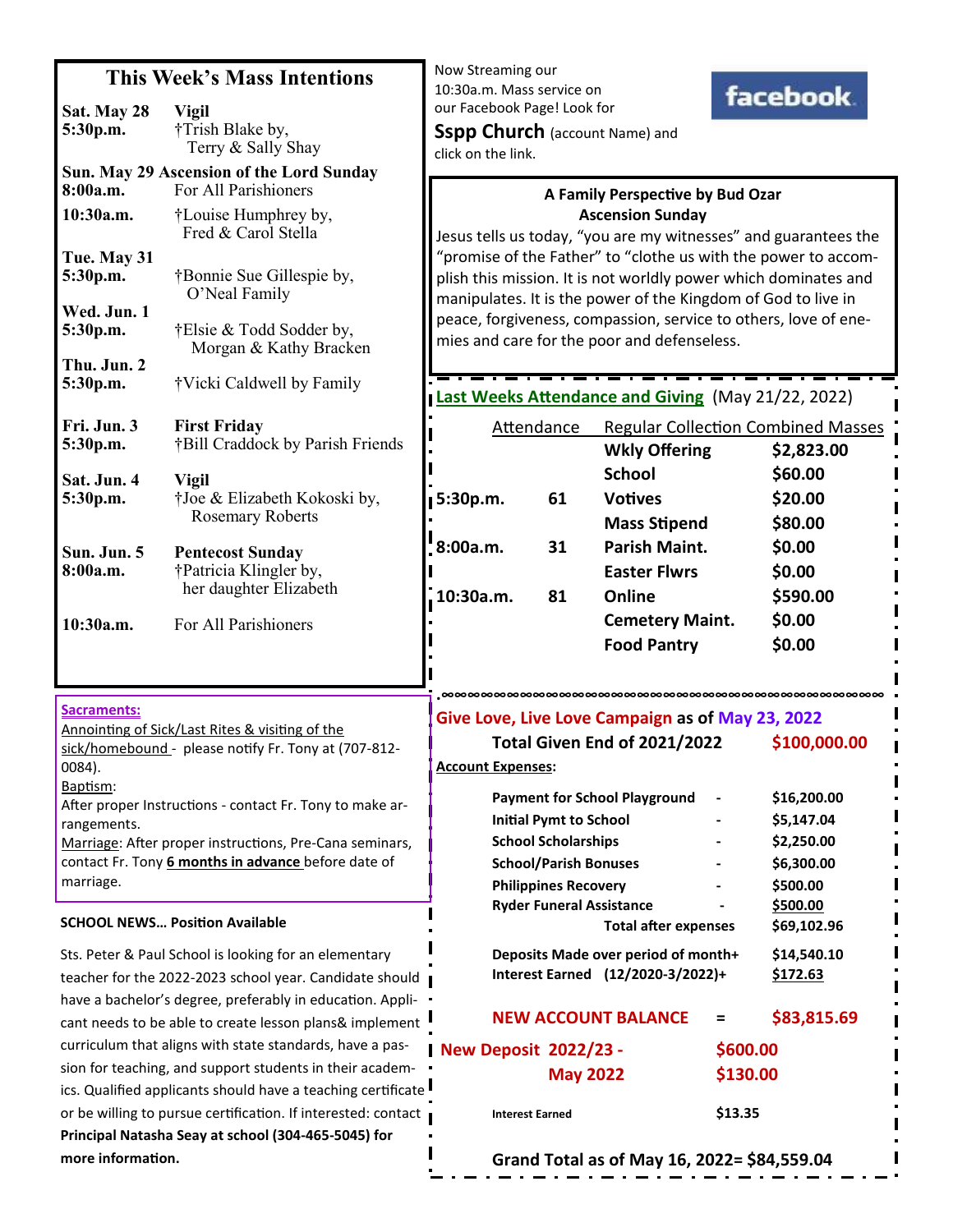# *HOPE SCHOLARSHIPS*

*Scholarships for Sts. Peter and Paul School* 

*Please contact Mrs. Natasha Seay, Principal, for more information (304-465-5045)* 

# *Announcements*

- *(1) Starting May 2022 Every Friday there will be a silent adoration from 3 5:00p.m., then mass at 5:30p.m.*
- *(2) School Enrollment: Pre School is very full now, thank you. Kindergarten has 8 spots still available. HOPE Scholarships are now available - also we have some scholarships from very generous parishioners.*
- *(3) Scholarships are available to those who desire to enroll at school K 4.*
- *(4) Confirmation Class Summer Break from May 29, 2022, Sunday. Classes will resume August 7, 2022, Sunday. Classes will continue into its last phase until October, 2022. There will be a Guest Speaker for the month of August 2022. Confirmation Retreat on September 17, 2022 (Saturday) at John XXIII Pastoral Center in Charleston.*
- *(5) School days are over for the summer. We would like to express our sincerest gratitude to our teachers, students, staff, volunteers, PTO, school board and fund-raisers. Let us continue our best efforts for our children!*
- *(6) Our special gratitude also to our RCIA Team who have diligently been at the forefront of the evangelization efforts of the diocese and the parish. We thank our Team members: Mike Kemlock, Dianne Murphy, Tony Gerard, Debbie Hatcher, Debbie Garvin, Reggie Dodd. We are grateful to our candidates who continue to be with us.*
- *(7) Please don't forget our "COMING TOGETHER AGAIN" parish party on June 26, 2022 Sunday after the 10:30am Mass. Le us all get together as a family once more. Kindly fill out our Guest List - how many people you will bring - and our volunteer list to help us in making this once a year get together a success!*

## **Food Pantry Assistance**

With the already high cost of food rising, the Food Pantry of SSPP would like to extend a helping hand to all of our parish members and school parents who might need some assistance in helping stock their pantry from our pantry. The Food Pantry will be available Monday—Friday, 830am to 3pm in the Fr. Moore Room. Anthony Gerard will be available to assist in putting a bag together of items we have in stock.



**2022 CSA Goal: \$17,395** 

**Amount Pledged as of May 23, 2022:** 

 **\$2,420 (14%)** 

## Congratulations to our 2022 Graduates

**PRESCHOOL(Will be attending SSPP next year)**: Violet Cox, Miles Faulkner, Ben Gerencer, Carson Lively, Lawson Sigman, Avery Walker

**KINDERGARTEN:** Liam Adkins, Emme Campbell, Paxton Faulkner, Kendrick Grasty, Allison Light, Abby Mitchem, Nicholas Ruskin, Landon Seay, Jack Sullivan, William Swank, Gianna Tonelli, Lacey Treadway, Saylor Treadway.

**SIXTH GRADE:** Brenley Hanrath





Oak Hill Council #16224 and Fourth Degree Assembly #1523 Are proud to support Sts. Peter & Paul school financially, spiritually and voluntarily. School dads - Help Us Help our School - Join the Knights of Columbus! (The largest Catholic, Family, fraternal, service organization in the world.) For more information, call the church office at 301-465-5445.

St. Francis/Sts. Peter & Paul Annual Rummage sale is set for August 12 - 13, 2022 in Beckley. More information this summer concerning dates & times of donation drop-offs will be placed in the bulletin  $\|$ as more particulars are shared.